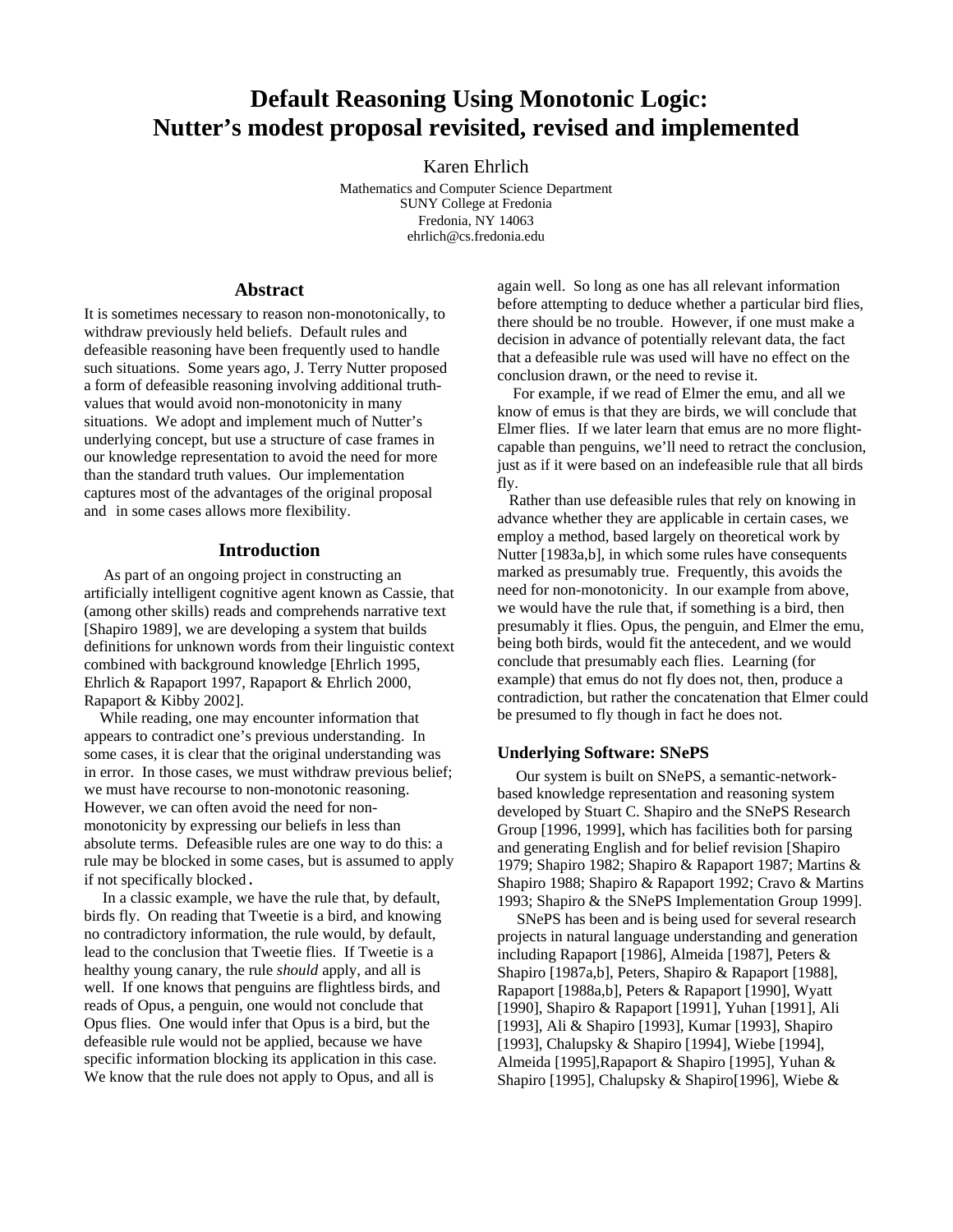Rapaport [1996], Johnson & Shapiro [1999a,b], Shapiro, Ismail & Santore [2000], Shapiro & Johnson [2000], and Shapiro & Ismail 2003.

**The Nature Of SNePS Networks.** Each node in a SNePS network is a term in a language of thought that represents a mental object (possibly built of other mental objects). Labeled arcs link the nodes to one another.

> [A]ll information, including propositions, "facts", etc., is represented by nodes [and] propositions about propositions can be represented with no limit.

Arcs merely form the underlying syntactic structure of SNePS. [O]ne cannot add an arc between two existing nodes. That would be tantamount to telling SNePS a proposition that is not represented by a node. [Shapiro & Rapaport 1987: 266-267]

 Anything about which one can think is represented as a node. Nodes represent the concepts embodied by the nouns, pronouns, verbs, adjectives, and adverbs of natural language. Base nodes (those that have no arcs emerging from them) typically represent a cognitive agent's concepts of particular objects or entities, or they represent individual words or sensory inputs. Molecular nodes represent structured concepts, including those that might be expressed in natural language phrases and sentences [Maida & Shapiro 1982, Shapiro & Rapaport 1987]. A special variety of molecular node is the pattern node,

which has arcs to variable nodes. These pattern nodes and variable nodes are used in the construction of rules, as we shall see below.

 Certain propositions may be asserted in SNePS, but it is possible to represent propositions without asserting them. Thus, a cognitive agent whose mental state is represented as a SNePS network can consider a proposition without necessarily believing it. Typically, a proposition embedded within another proposition is not asserted (although it can be; see Wiebe & Rapaport [1986], Rapaport [1986], Rapaport, Shapiro, & Wiebe [1997], Rapaport [1998]).

**Rule-Based Inference In SNePS.** SNePS allows the creation of universally quantified rules such as: (For all  $v_1, v_2, v_3$ ) [(Before  $(v_1, v_2)$  & Before  $(v_2, v_3)$ ) => Before  $(v_1, v_3)$ ]. In SNePS list-representation such a rule could be represented as:

(M1! (FORALL V1 V2 V3) (&ANT (P1 (BEFORE V1 AFTER V2)) (P2 (BEFORE V2 AFTER V3))) (CQ (P3 (BEFORE V1 AFTER V3))))

In this representation, a node is described as a list, the first element of which is its name, and subsequent elements of which describe the arcs leading from it. Each of these descriptions is a list whose first element is the arc-name and whose second element is a list of all the nodes at the



*fig.1* Rule (M1) describing the transitivity of "before" and "after"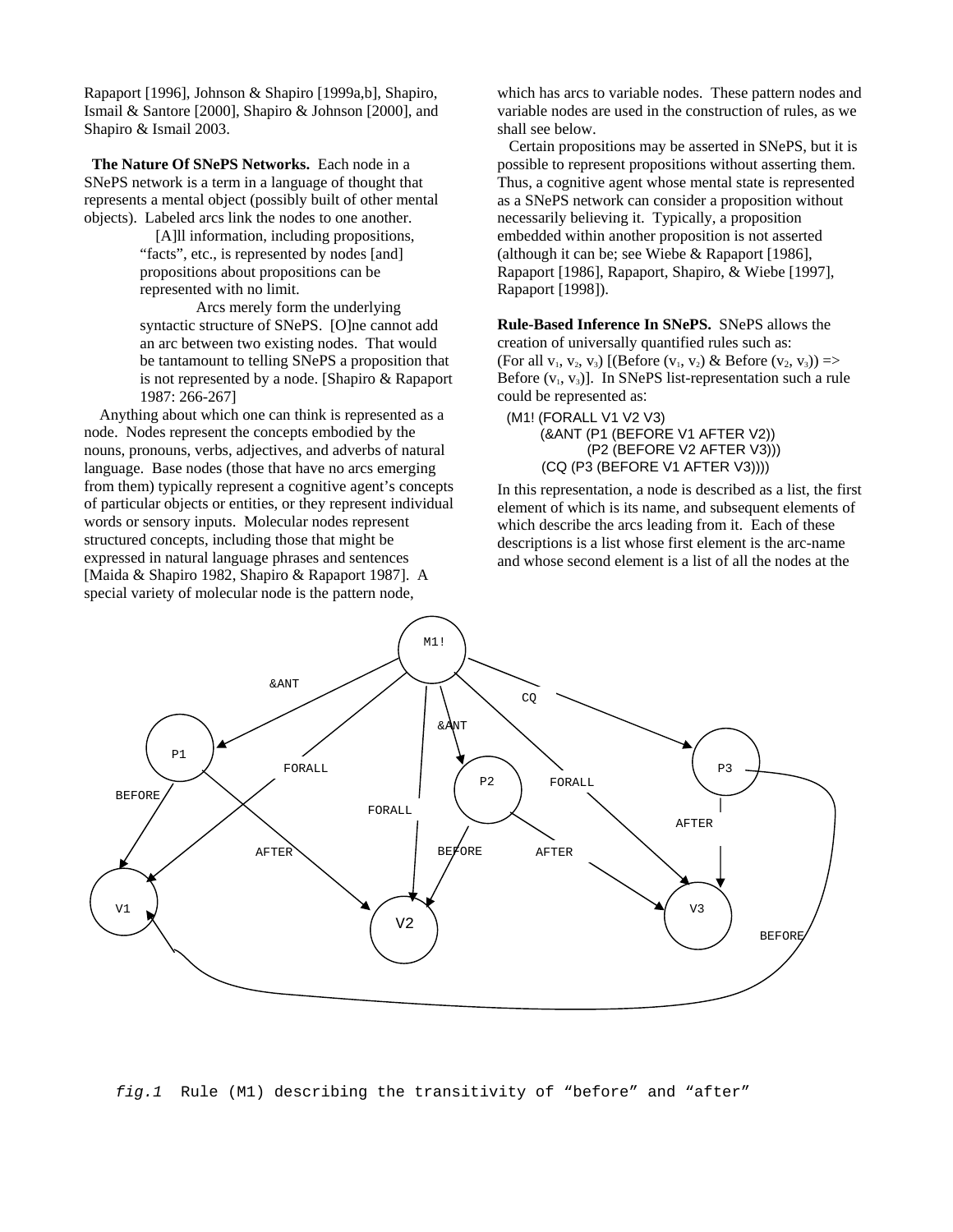heads of those arcs. A typical SNePS rule node has one or more of each of the following arcs: FORALL pointing to the variable node(s) of the rule, ANT or &ANT pointing to the antecedent pattern(s), and CQ pointing to the consequent pattern(s) of the rule. If the antecedent is a single proposition, or if there is a choice among possible antecedents, we use the ANT arc. If the rule requires that multiple antecedents be matched, we use the &ANT arc. So, in rule M1!, both patterns P1 and P2, must be satisfied by matching against other propositions (by substituting for the variables V1, V2, and V3) in order to allow the rule to fire and create a new asserted proposition that matches the consequent pattern P3. A graphical representation of M1! is depicted in *figure 1.*

 Assertion is indicated by an exclamation mark following the name of the node (e.g., M1!) If we think of the

network as Cassie's mind, an asserted proposition is one that believed to be true and an unasserted node represents a concept that has been entertained but not necessarily believed. Coming to believe a previously considered idea, then, involves the assertion of a pre-existing propositional node. Ceasing to hold a previous belief entails "unasserting" an asserted node. The antecedents of the above rule will be satisfied if there exist a pair of asserted nodes with "before" and "after" arcs, and the "before" arc from one points to the same node as does the "after" arc from the other, for example:

# (M14! (BEFORE B23) (AFTER B24)) (M19! (BEFORE B24) (AFTER B28))



*fig. 2* Rule(M94)that if V10 is a bird, then presumably it flies and derived assertion (M96) that a particular bird, B52, flies.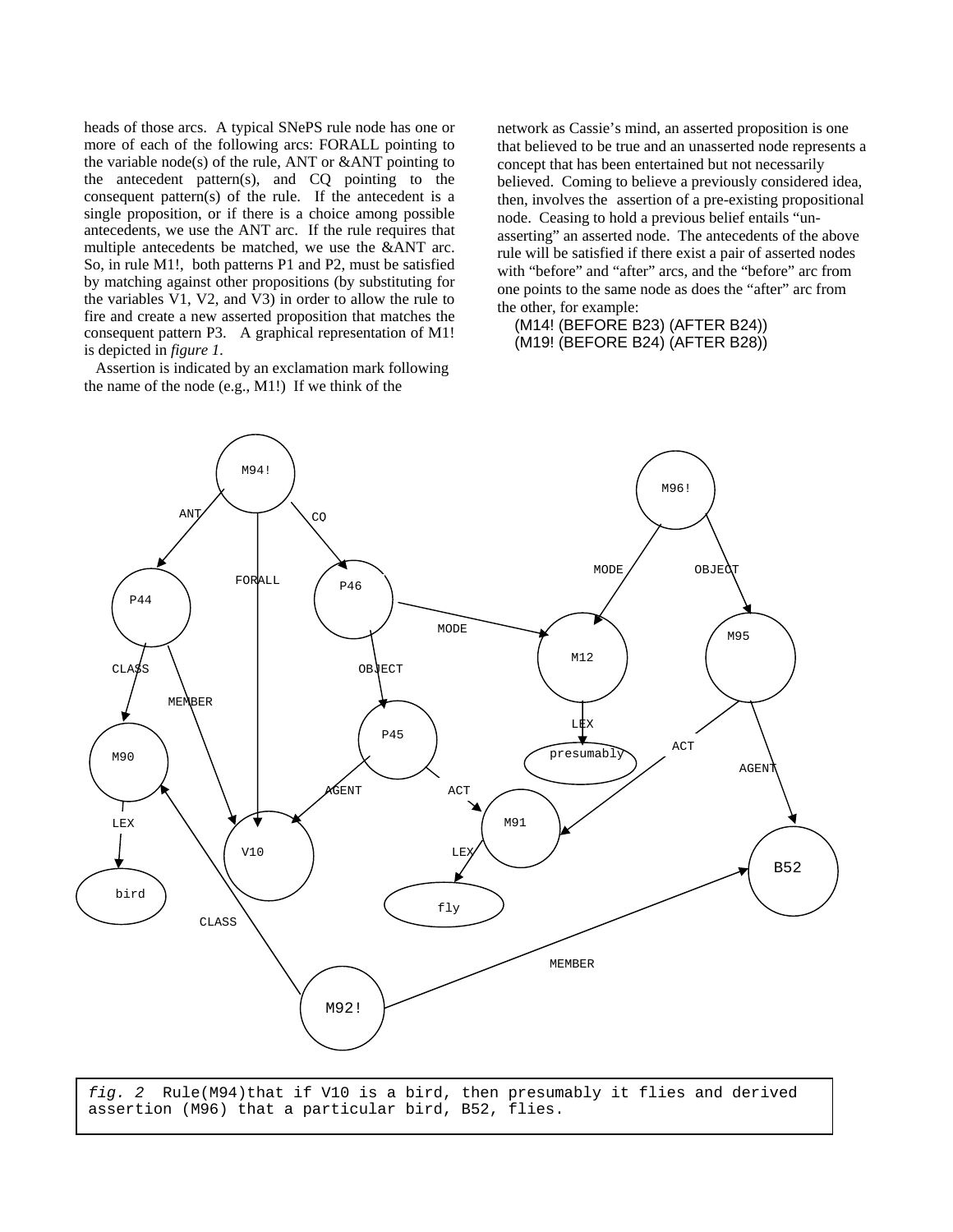Here, the asserted propositions M14! and M19! match the pattern nodes P1 and P2, so that, when the rule M1! fires, it will build a new asserted proposition (M20!) to the effect that the time represented by B23 is before the time represented by B28.

(M20! (BEFORE B23) (AFTER B28))

# **Case Frames for "Modal Logic"**

In our implementation, rules with consequents that are presumably true differ from ordinary rules only in that the consequent takes the form of a (MODE OBJECT) case frame. For example, node M94! (see *figure 2*) is the rule that, for all V10, if V10 is a bird then presumably V10 flies.

(M94! (FORALL V10)

 (ANT (P44 (CLASS (M90 (LEX bird))) (MEMBER V10))) (CQ (P46 (MODE (M12 (LEX presumably))) (OBJECT (P45 (ACT (M91 (LEX fly))) (AGENT V10))))))

 (M96! (MODE (M12 (LEX presumably))) (OBJECT (M95 (ACT (M91 (LEX fly))) (AGENT B52))))

 B52 is Cassie's concept of a particular bird, and node M96! is the belief (created by the firing of M94!) that presumably B52 flies. Notice that node M95, the proposition that B52 flies, is not asserted. At this point Cassie does not believe either that B52 flies or that it doesn't. New information could cause either M95 or its negation to be asserted, *without* contradicting M96!

 Note that, as used here, "presumably" is just a word representing a concept in the Cassie's knowledge base. It is not a logical operator. Nutter originally proposed the use of "presumably" as an operator, and suggested expanding the number of truth values to four: "true", "presumably true", "false", and "presumably false". This is different from the five truth values ("monotonically true", "default true", "unknown", "default false", "monotonically false") employed in the Cyc KB. In Cyc, a "monotonically true" assertion is true in all circumstances, whereas a "default true" assertion is an assertion (often a rule) to which there may be exceptions [Cycorp 2002]. Nutter's theory allows a proposition to be both "presumably true" and "false" without there being a contradiction. The gloss (as in the case of Elmer or Opus flying) would be something like: "there is reason to believe that *P*, but not *P*". Our system uses only the standard SNePS truth values: assertions are believed to be true; assertions of negation mean that the negated proposition is false; unasserted propositions have no real truth value as far as the system is concerned. It might be interesting to one day implement a "presumably" operator, expand of the number of possible truth-values, and compare such an approach with our case-frame

approach. Currently, however, we believe that the caseframe approach captures the important elements of Nutter's proposal without the need for additional truthvalues.

 Using a case-frame approach also allows us a greater degree of flexibility in the construction of rules than would be the case if we used a logical operator and the revised truth-values. Nutter suggested that, if a presumably true assertion matched the antecedent of a rule, the assertion built as a result of the rule's firing would also be presumably true. When this is what we want, we can write our rule this way, with the (MODE presumably OBJECT <pattern> $\geq$  case-frame appearing in both the antecedent and the consequent: If presumably *P*, then presumably *Q*. But our approach also allows us to have a rule with a "presumable" antecedent and a consequent that is baldly asserted, e.g.: "If, presumably, *x* purrs, then *x* is feline." We would be unlikely to presume *x* purred, *unless* it were feline.

 So, our case-frame approach allows us to write the same sort of default rules (If *P*, then presumably *Q*) as would the operator and truth-values approach, and it allows us the flexibility to write rules of the form "If presumably *P* then *Q*". The trade-off we make is that, in some cases we may need two rules, where using the operator and expanded set of truth-values would require only one. Under Nutter's proposed implementation, the antecedent of a rule such as "If *x* purrs, then *x* is feline" could match the belief that "Presumably, Tom purrs" and lead to the conclusion that "Presumably, Tom is feline". Our approach does not allow that match. If we wanted a rule that would fire when it was found that Tom purrs *or* that presumably he purrs, we would need to write that rule with a disjunction of two antecedents: "If *x* purrs, or if presumably *x* purrs, then *x* is feline". If we wanted the unqualified assertion to lead to an unqualified conclusion, and a presumably true assertion to lead to a conclusion marked as presumably true, then we would need two rules.

 It seems probable that some such implicit qualification is part of most humans' understanding, though it is not generally expressed. People are apt to state their rules of thumb without qualification unless the exceptions are explicitly drawn to their attention, but they maintain those rules even when well aware that there are exceptions. When exceptions are pointed out, a typical reaction is something on the order of "well, of course, but in general…". There is not usually any sense that one's belief was in error, or in need of modification.

 As mentioned at the beginning of this article, the case frame implementation of presumably true propositions is being currently being used in a project on contextual vocabulary acquisition. Much background knowledge is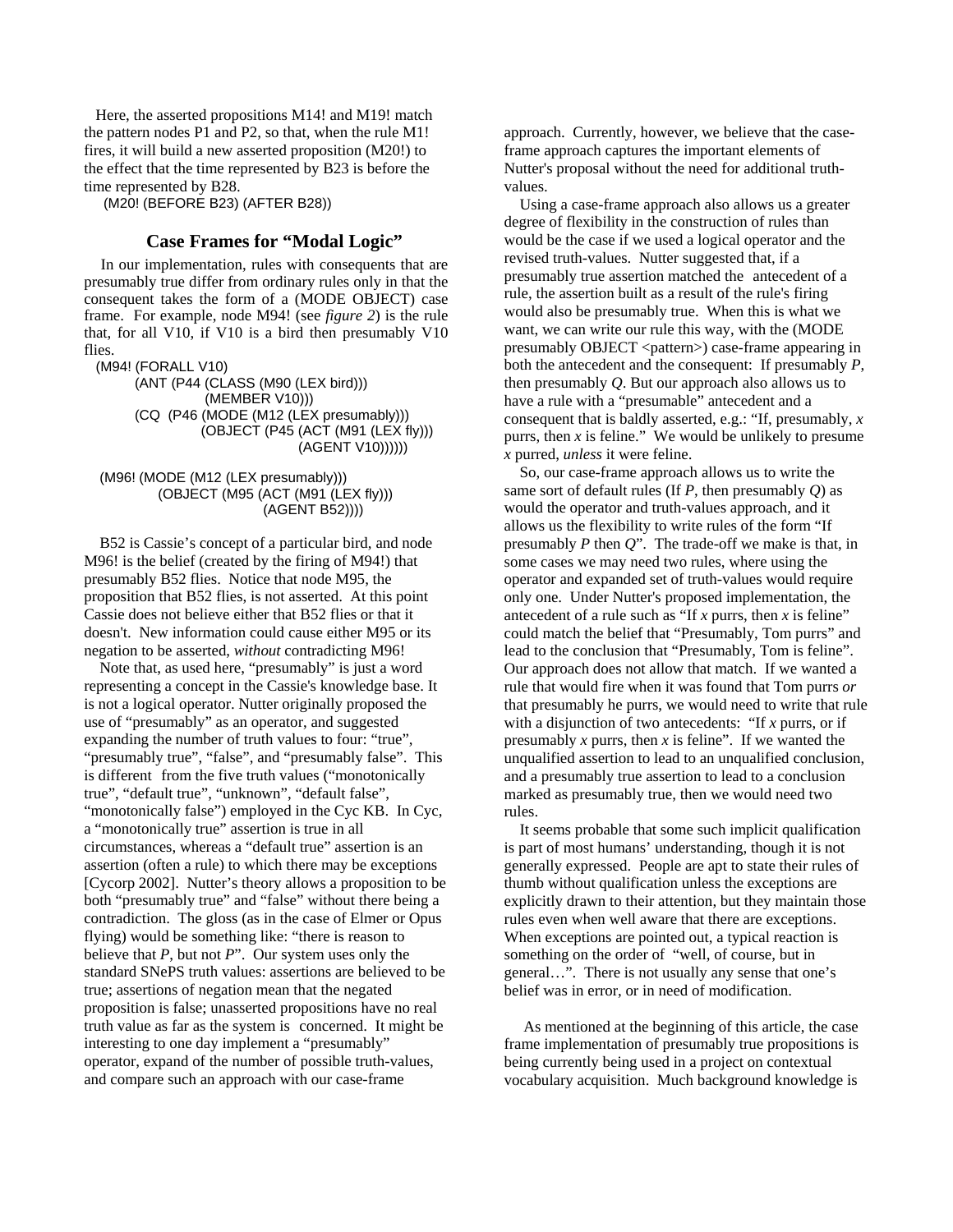encapsulated in rules that employ this case frame. When asked for a definition of a word, Cassie selects relevant aspects of her knowledge and experience with that word to report. Just which aspects are chosen depends upon the type and quantity of her exposure to the word, and the contexts in which it occurs, as well as what background knowledge she has. If she has information about the presumable actions, functions, structure, etc., of objects named by a certain noun, she will report those in preference to the observed actions, functions, structure of individual instances of that noun, but lacking such information, she relies on what she knows of individuals. On the other hand, if she has hard and fast rules (really *definitional* rules) such information takes precedence over the "presumably true" behaviors, etc. Similarly in defining verbs, Cassie employs a hierarchy in analyzing the effects of actions. Those effects known to follow from certain actions are reported preferentially, but the known probable effects of actions are usually reported as well, if available. If no such knowledge is to be had, Cassie may hypothesize as to the possible effects of the action described by certain verb, based on observation of changes described in the narrative in which she encounters the word knowledge [Ehrlich 1995, Ehrlich & Rapaport 1997, Rapaport & Ehrlich 2000, Rapaport & Kibby 2002].

# **Conclusion**

 While neither traditional defeasible rules nor rules whose consequents are marked as presumably true can entirely relieve us of the need for non-monotonic reasoning, both (and especially the latter) can reduce the frequency of such a need. Either is probably a more accurate representation of the knowledge with which we reason (although they are usually less accurate representations of how we report our knowledge) than classical, indefeasible, non-modal logic is. We have used case-frames in our knowledge representation and reasoning system to implement a variant of Nutter's proposed modal logic, marking certain propositions as "presumably true", and allowing that a proposition may be both "presumably true" and "false" at the same time without contradiction. This approach allows us to reason monotonically wherever possible (reserving the need for non-monotonic reasoning to those situations in which previous beliefs are actually shown to be erroneous), but does not require the implementation of more than the classical truth values.

#### **References**

Ali, S. S., (1993). A Structured Representation for Noun Phrases and Anaphora *Proceedings of the Fifteenth Annual Conference of the Cognitive Science Society* (Hillsdale, NJ: Lawrence Erlbaum Associates): 197-202. Ali, S. S., & Shapiro, S. C. (1993). Natural Language

Processing using a Propositional Semantic Network with Structured Variables, *Minds and Machines,* 3(4): 421-451

Almeida, M. J., (1987). Reasoning about the Temporal Structure of Narratives, *Technical Report 87-10* (Buffalo, NY: SUNY Buffalo Department of Computer Science).

Almeida, M. J., (1995). Time in Narratives" in Duchan, J., Bruder, G.& Hewitt, L. (eds*.), Deixis in Narrative: A Cognitive Science Perspective* (Hillsdale, NJ: Lawrence Erlbaum Associates).

Chalupsky, H. & Shapiro, S. C. (1994). SL: A subjective, intensional logic of belief *Proceedings of the Sixteenth Annual Conference of the Cognitive Science Society,* (Hillsdale, NJ: Lawrence Erlbaum Associates) 165-170.

Chalupsky, H. & Shapiro, S. C. (1996). Reasoning about incomplete agents, *Proceedings of the Fifth International Conference on User Modeling (UM-96),* (User Modeling, Inc.) 169-177.

Cravo, M., & Martins, J. P. (1993). SNePSwD: A Newcomer to the SNePS Family, *Journal of Theoretical and Experimental Artificial Intelligence 5:* 135–148.

Cycorp. (2002). <http://www.cyc.com/cycdoc/ref/glossary.html>

Ehrlich, K., (1995). Automatic Vocabulary Expansion through Narrative Context, *Technical Report 95-09* (Buffalo: SUNY Buffalo Department of Computer Science).

Ehrlich, K., & Rapaport, W. J. (1997). A Computational Theory of Vocabulary Expansion, *Proceedings of the 19th Annual Conference of the Cognitive Science Society (Stanford University).* (Mahwah, NJ: Lawrence Erlbaum Associates): 205–210.

Johnson, F.L.& Shapiro S. C. (1999a). Says Who?-- Incorporating Source Credibility Issues into Belief Revision, *Technical Report 1999-08*, (Buffalo, NY: SUNY Buffalo Department of Computer Science and Engineering).

Johnson, F.L.& Shapiro S. C. (1999b). Finding and Resolving Contradictions in a Battle Scenario, *Technical Report 99-09*, (Buffalo, NY: SUNY Buffalo Department of Computer Science and Engineering).

Kumar, D., (1993). A unified model of acting and inference. in Jay F. Nunamaker, Jr., Jay F. and Sprague, Jr., Ralph H. (eds.) *Proceedings of the Twenty-Sixth Hawaii International Conference on System Sciences Volume III*, (Los Alamitos, CA: IEEE Computer Society Press) 483-492.

Maida, A. S., & Shapiro, S. C., (1982). Intensional concepts in propositional semantic networks *Cognitive Science*, 6(4):291–330. Reprinted in Brachman, R. J., & Levesque, H.J. (eds.) *Readings in Knowledge Representation*,(Los Altos, CA: Morgan Kaufmann, 1985)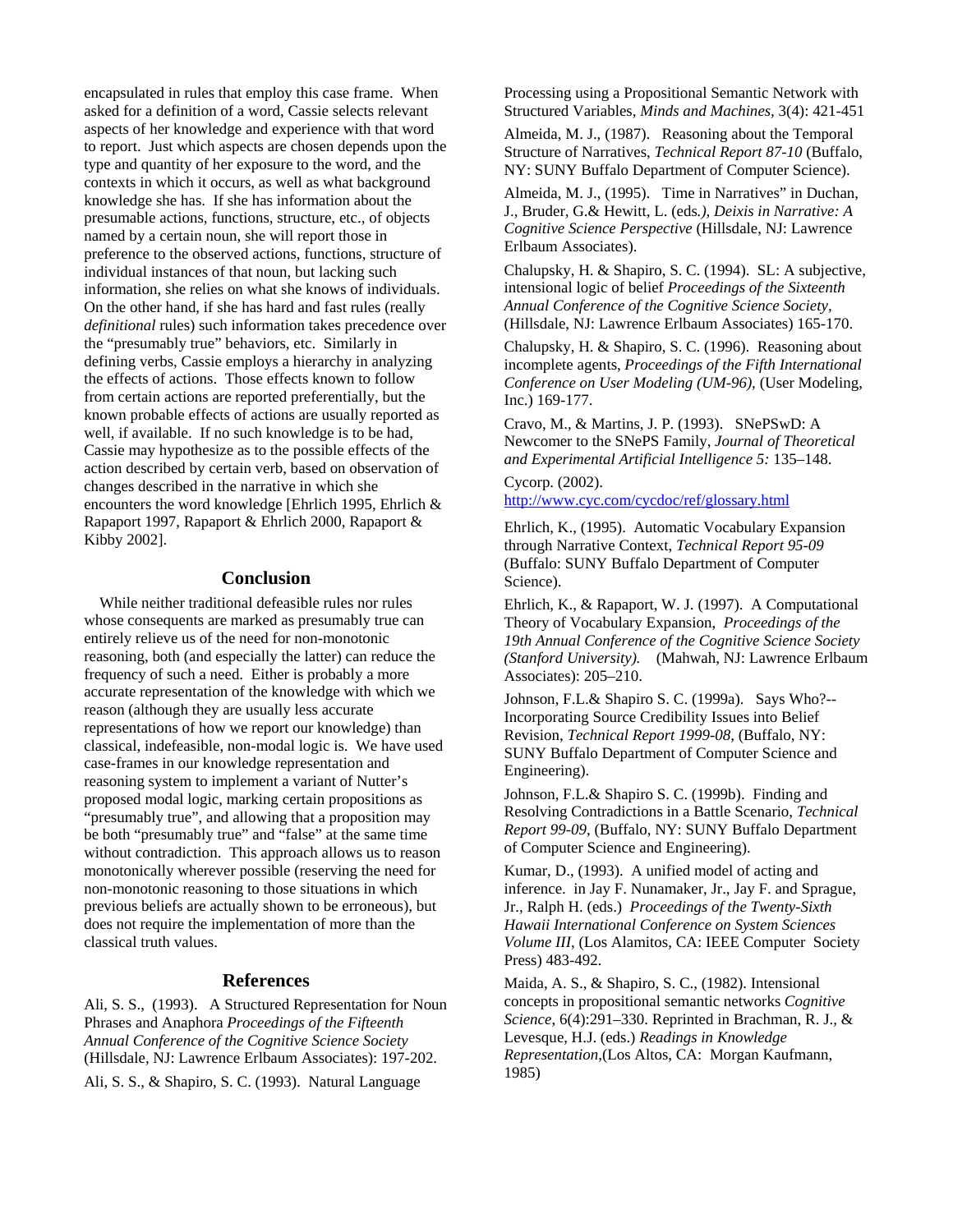Martins, J. P., & Shapiro, S. C., (1988). A Model for Belief Revision, *Artificial Intelligence, 35*: 25–79.

Nutter, J. T., (1983a). Default Reasoning Using Monotonic Logic: A Modest Proposal, *Proceedings of the National Conference on Artificial Intelligence* (*AAAI-83, Washington DC*), (Los Altos, CA: Morgan Kaufmann): 297–300

Nutter, J. T., (1983b). Default Reasoning in A.I. Systems, *Technical Report 204* (Buffalo: SUNY Buffalo Dept. of Computer Science).

Peters, S. L., & Rapaport, W. J., (1990). Superordinate and Basic Level Categories in Discourse: Memory and Context, *Proceedings of the 12th Annual Conference of the Cognitive Science Society* (*Cambridge, MA*) (Hillsdale, NJ: Lawrence Erlbaum Associates): 157-165.

Peters, S. L., & Shapiro, S.C., (1987a). A Representation for Natural Category Systems I, *Proceedings of the 9th Annual Conference of the Cognitive Science Society* (*Seattle*) (Hillsdale, NJ: Lawrence Erlbaum Associates): 379-390.

Peters, S. L, & Shapiro S.C., (1987b). A Representation for Natural Category Systems II, *Proceedings of the 10th International Joint Conference on Artificial Intelligence*(*IJCAI-87*, *Milan*) (Los Altos, CA: Morgan Kaufmann): 140-146.

Peters, S. L., Shapiro, S. C., & Rapaport, W. J., (1988). Flexible Natural Language Processing and Roschian Category Theory, *Proceedings of the 10th Annual Conference of the Cognitive Science Society* (*Montreal*) (Hillsdale, NJ: Lawrence Erlbaum Associates): 125-131.

Rapaport, W. J., (1986). Logical Foundations for Belief Representation, *Cognitive Science, 0*: 371–422.

Rapaport, W. J. (1998a). How Minds Can Be Computational Systems, *Journal of Experimental and Theoretical Artificial Intelligence 10*: 403–419.

Rapaport, W. J., (1988b). Syntactic Semantics: Foundations of Computational Natural-Language Understanding, in Fetzer, James H. (ed.), *Aspects of Artificial Intelligence* (Dordrecht, Holland: Kluwer Academic Publishers).

Rapaport, W. J., & Ehrlich, K. (2000). A Computational Theory of Vocabulary Acquisition, in Iwanska, L. & Shapiro, S. C. (eds.), *Natural Language Processing and Knowledge Representation: Language for Knowledge and Knowledge for Language* (Menlo Park, CA/Cambridge, MA: AAAI Press/MIT Press).

Rapaport, W. J., & Kibby, M. W. (2002,). Contextual Vocabulary Acquisition: A Computational Theory and Educational Curriculum, *Proceedings of the 6th World Multiconference on Systemics, Cybernetics and Informatics (SCI 2002; Orlando, FL)* 

Rapaport, W. J., & Shapiro, S. C., (1995). "Cognition and

Fiction" in Duchan, J. F., Bruder, G. A., & Hewitt, L. (eds.), *Deixis in Narrative* (Hillsdale, NJ: Lawrence Erlbaum Associates).

Rapaport, W. J., Shapiro, S. C., & Wiebe, J. M., (1997). Quasi-Indexicals and Knowledge Reports, *Cognitive Science 21*, 1:63-107.

Shapiro, S. C., (1979). The SNePS Semantic Network Processing System," in Findler, N. V. (ed.), *Associative Networks* (New York: Academic Press).

Shapiro, S. C., (1982). Generalized Augmented Transition Network Grammars for Generation from Semantic Networks, *American Journal of Computational Linguistics, 8*: 12-25.

Shapiro, S. C., (1989). The CASSIE Projects: An Approach to Natural Language Competence, in Martins, J. P., & Morgado, E. M., (eds.), *Proceedings of the 4th Portuguese Conference on Artificial Intelligence (EPIA-89*), Lecture Notes in Artificial Intelligence 390 (Berlin: Springer-Verlag): 362-380.

Shapiro, S. C., (1993). Knowledge Representation for Natural Language Processing, *Minds and Machines, 3*,(*4*): 377-380.

Shapiro, S. C., Ismail, H. O., & Santore, J. F., (2000). Our Dinner with Cassie, *Working Notes for the AAAI 2000 Spring Symposium on Natural Dialogues with Practical Robotic Devices,* (Menlo Park, CA:AAAI) 57-61.

Shapiro, S. C., Ismail, H. O., (2003). [Anchoring in a](http://www.cse.buffalo.edu/%7Eshapiro/Papers/shaism03.pdf)  [Grounded Layered Architecture with Integrated Reasoning](http://www.cse.buffalo.edu/%7Eshapiro/Papers/shaism03.pdf), *[Robotics and Autonomous Systems 43](http://www.aass.oru.se/Agora/RAS02/)*, 2-3:97-108.

Shapiro S. C. & Johnson, F. L. (2000) Automatic Belief Revision in SNePS. In C. Baral & M. Truszczynski, Eds., *Proceedings of the 8th International Workshop on Non-Monotonic Reasoning NMR2000,* 2000, unpaginated, 5 pages. Also Technical Report 2000-01, (Buffalo, NY: SUNY Buffalo Department of Computer Science and Engineering).

Shapiro, S. C., & Rapaport, W. J., (1987). SNePS Considered as a Fully Intensional Propositional Semantic Network, in Cercone, N., & McCalla, G., (eds.) *The Knowledge Frontier: Essays in the Representation of Knowledge* (New York: Springer-Verlag).

Shapiro, S. C., & Rapaport, W. J., (1991). Models and Minds: Knowledge Representation for Natural-Language Competence, in Cummins, R. & Pollock, J. (eds.) *Philosophy and AI: Essays at the Interface* (Cambridge, MA: MIT Press).

Shapiro, S. C., & Rapaport, W. J., (1992). The SNePS Family, *Computers and Mathematics with Applications, 23*: 243-275.

Shapiro, S. C., & the SNePS Implementation Group (1996). A Dictionary of SNePS Case-Frames, online: www.cse.buffalo.edu/sneps/Bibliography/bibliography.ht